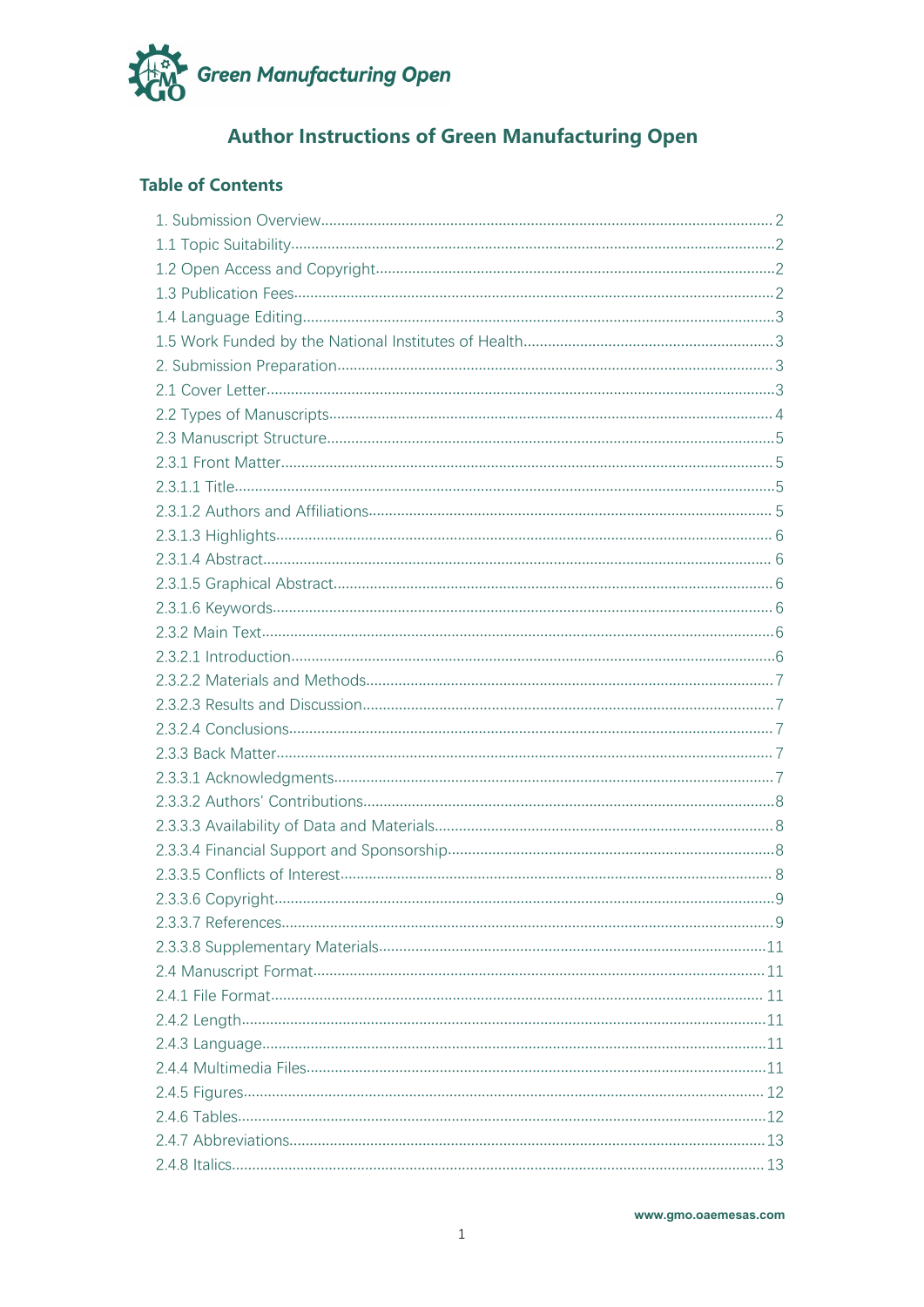# **Green Manufacturing Open**

# <span id="page-1-0"></span>**1. Submission Overview**

Before you decide to publish with us, please read the following items carefully and make sure that you are well aware of **[Editorial](https://oaepublish.com/index.php/gmo/pages/view/editorial_policies) Policies** and the following requirements.

# <span id="page-1-1"></span>**1.1 Topic Suitability**

The topic of the manuscript must fit the scope of the journal. Please refer to **Aims and [Scope](https://oaepublish.com/gmo/pages/view/aims_and_scope)** for more information.

# <span id="page-1-2"></span>**1.2 Open Access and Copyright**

The journal adopts Gold Open [Access](https://oaepublish.com/pages/view/open_access_policy) publishing model and distributes content under the **Creative Commons Attribution 4.0 International License**. Copyright is retained by authors.Please make sure that you are well aware of these policies.

#### <span id="page-1-3"></span>**1.3 Publication Fees**

Before December 31,2024, there are no article processing charges for papers accepted for publication after peer review. OAE subsidizes and helps authors publish their manuscripts totally free. For more details, please referto OAE **[Publication](https://oaepublish.com/pages/view/publication_fees) Fees**.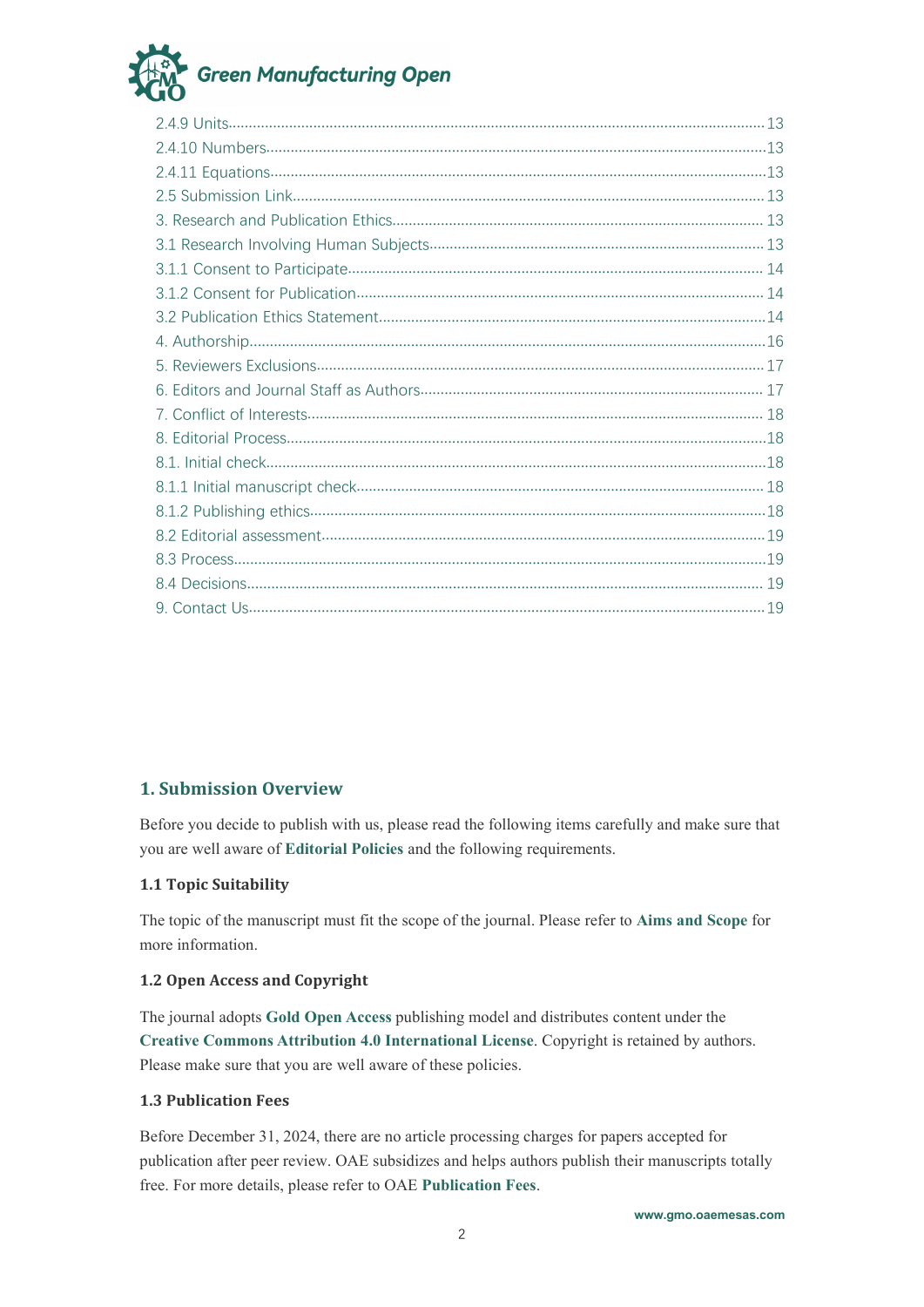

# <span id="page-2-0"></span>**1.4 Language Editing**

All submissions are required to be presented clearly and cohesively in good English. Authors whose first language is not English are advised to have their manuscripts checked or edited by a native English speaker before submission to ensure the high quality of expression. A well-organized manuscript in good English would make the peer review even the whole editorial handling more smoothly and efficiently.

If needed, authors are recommended to consider the language editing services provided by Charlesworth to ensure that the manuscript is written in correct scientific English before submission. Authors who publish with OAE journals enjoy a special discount for the services of Charlesworth via the following two ways.

- Submit your manuscripts directly at **<http://www.charlesworthauthorservices.com/~OAE>**;
- Open the link **<http://www.charlesworthauthorservices.com/>**, and enter Promotion Code "OAE" when you submit.

# <span id="page-2-1"></span>**1.5 Work Funded by the NationalInstitutes of Health**

If an accepted manuscript was funded by National Institutes of Health (NIH), the author may inform the Managing Editor of the NIH funding number. The Managing Editor is able to deposit the paper to the **NIH [Manuscript](http://nihms.nih.gov/) Submission System** on behalf of the author.

# <span id="page-2-2"></span>**2. Submission Preparation**

# <span id="page-2-3"></span>**2.1 Cover Letter**

A cover letter is required to be submitted accompanying each manuscript. It should be concise and explain why the study is significant, why it fits the scope of the journal, and why it would be attractive to readers, *etc.*

Here is a guideline of a cover letter for authors' consideration:

In the first paragraph: include the title and type (e.g., Research Article, Review Article, *etc*.) of the manuscript, a brief on the background of the study, the question the author sought out to answer and why;

In the second paragraph: concisely explain what was done, the main findings and why they are significant;

In the third paragraph: indicate why the manuscript fits the **Aims and [Scope](https://oaepublish.com/gmo/pages/view/aims_and_scope)** of the journal, and why it would be attractive to readers;

In the fourth paragraph: confirm that the manuscript has not been published elsewhere and not

under consideration of any other journal. All authors have approved the manuscript and agreed

on its submission to the journal. Journal's specific requirements have been met if any.

If the manuscript is contributed to a special issue, please also mention it in the cover letter.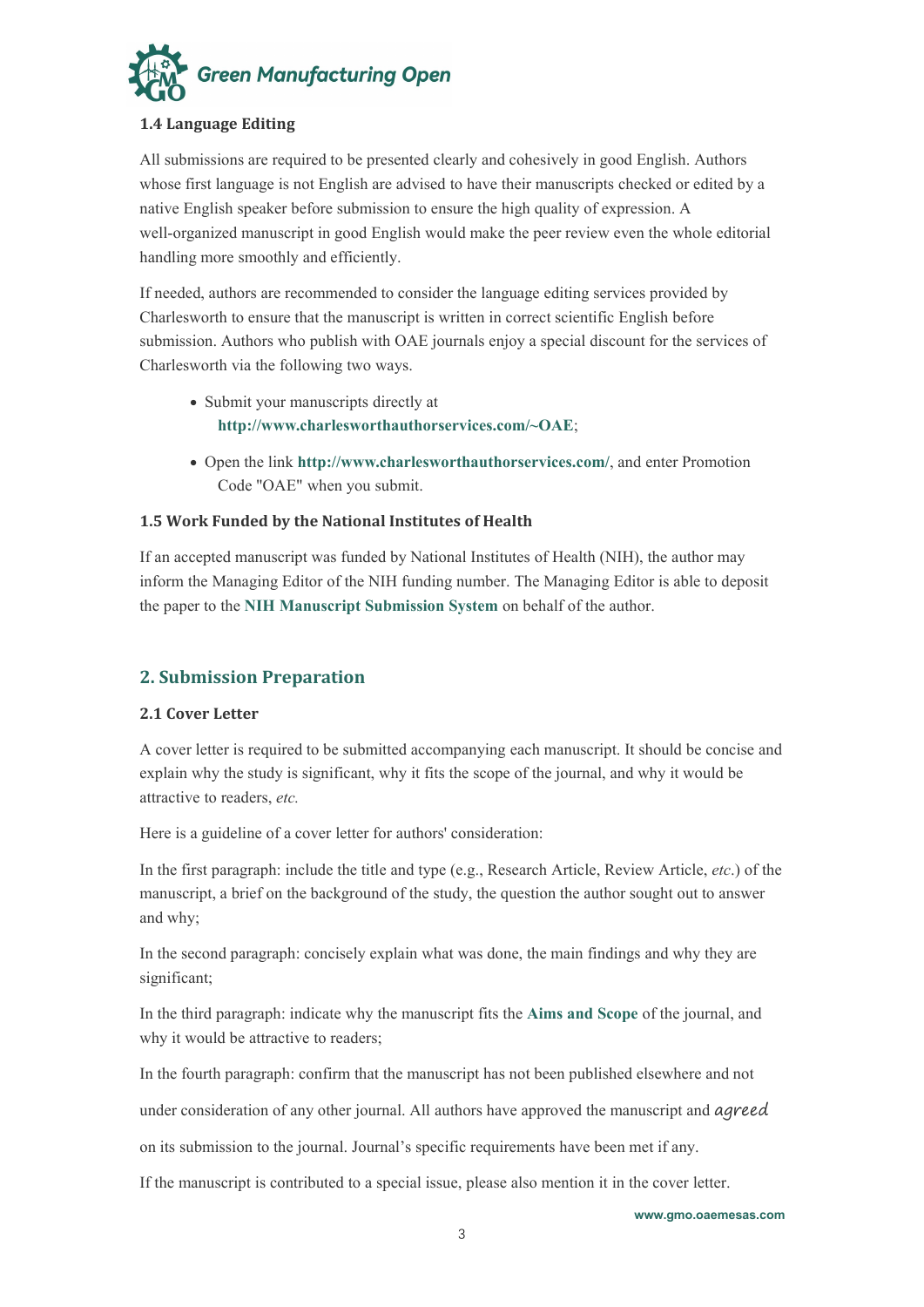**Green Manufacturing Open** 

If the manuscript was presented partly or entirely in a conference, the author should clearly state the background information of the event, including the conference name, time and place in the cover letter.

# <span id="page-3-0"></span>**2.2 Types of Manuscripts**

There is no restriction on the length of manuscripts, number of figures, tables and references, provided that the manuscript is concise and comprehensive. The journal publishes Original Article, Review, Commentary, Communication, Letter to Editor, Opinion, Perspective and Editorial, please refer to the following table.

| Manuscript<br><b>Type</b> | <b>Definition</b>                                                                                                                                                                                                                                                                                      | Abstract                                                                                                         | <b>Keywords</b>     | <b>Main Text Structure</b>                                                                                                                                                                                                                                                                                |
|---------------------------|--------------------------------------------------------------------------------------------------------------------------------------------------------------------------------------------------------------------------------------------------------------------------------------------------------|------------------------------------------------------------------------------------------------------------------|---------------------|-----------------------------------------------------------------------------------------------------------------------------------------------------------------------------------------------------------------------------------------------------------------------------------------------------------|
| <b>Original Article</b>   | An Original Article describes detailed<br>results from novel research. All findings<br>are extensively discussed.                                                                                                                                                                                      | Structured abstract<br>including<br>Aim,<br>Methods, Results<br>Conclusion.<br>and<br>No more than 250<br>words. | $3 - 8$<br>keywords | main<br>The<br>content<br>should<br>include<br>four<br>sections:<br>Introduction, Methods, Results<br>and Discussion.                                                                                                                                                                                     |
| <b>Review</b>             | A Review summarizes the literature on<br>previous studies. It usually does not<br>present any new information on a subject.                                                                                                                                                                            | Unstructured<br>abstract. No more<br>than 250 words.                                                             | $3 - 8$<br>keywords | The main text may consist of<br>several sections with unfixed<br>section titles. We suggest that<br>author<br>include<br>the<br>an<br>"Introduction" section at the<br>beginning, several sections<br>with unfixed titles in<br>the<br>middle<br>and<br>part,<br>a<br>"Conclusion" section in the<br>end. |
| Communication             | A Communication is a concise report<br>describing potentially groundbreaking yet<br>preliminary method or tool developments,<br>highly practical tweaks to an existing<br>method or tool, software platforms,<br>resources of broad interest, and technical<br>critiques of widely used methodologies. | Unstructured<br>abstract. No more<br>than 250 words.                                                             | $3 - 8$<br>keywords |                                                                                                                                                                                                                                                                                                           |
| Perspective               | A Perspective provides personal points of Unstructured<br>view on the state-of-the-art of a specific<br>area of knowledge and its future                                                                                                                                                               | abstract. No more<br>than 150 words.                                                                             | $3 - 8$<br>keywords | $\bigg)$                                                                                                                                                                                                                                                                                                  |

**[www.gmo.oaemesas.com](https://energymaterj.com/index.php/gmo)**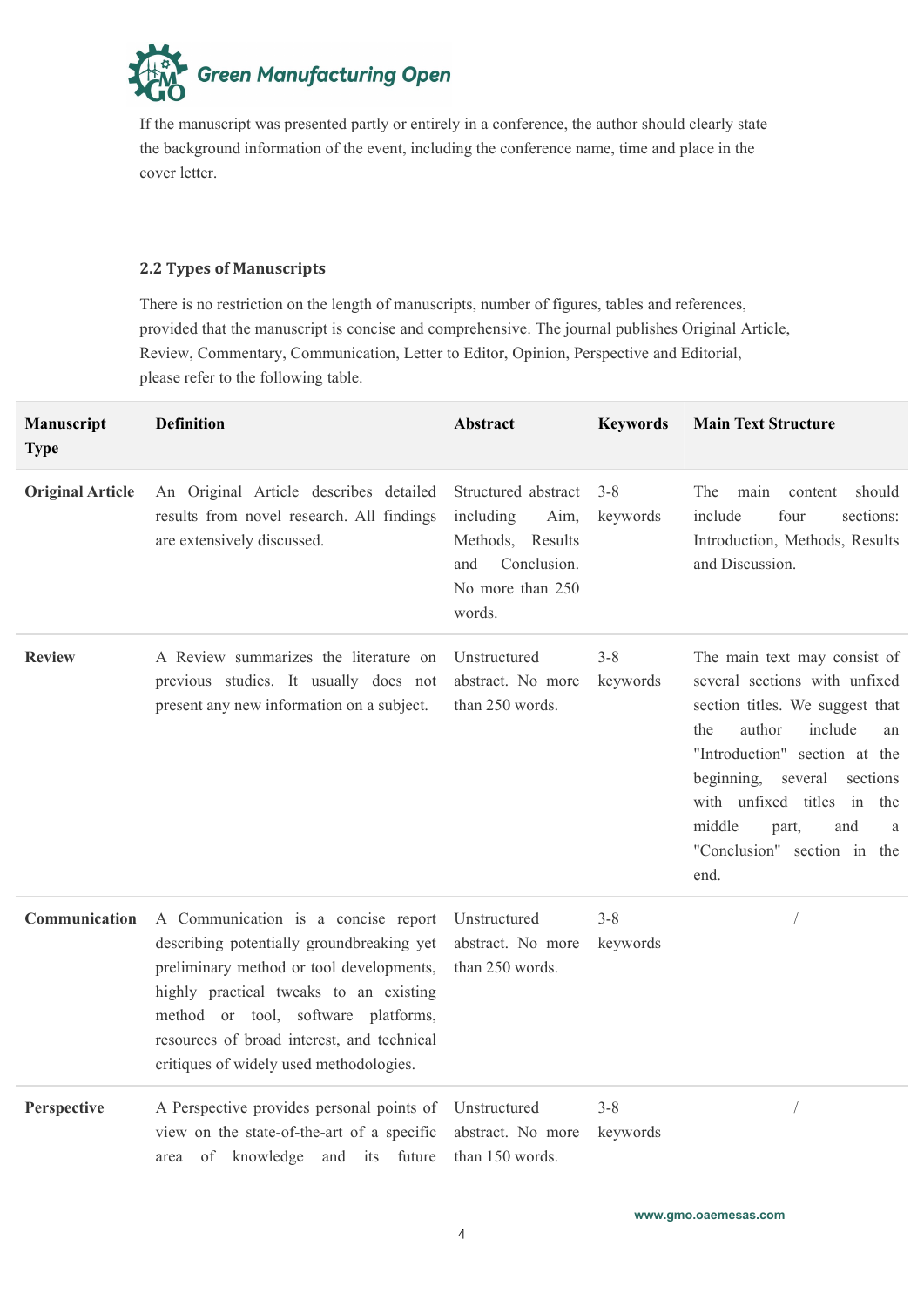

prospects. Links to areas of intense current research focus can also be made. The emphasis should be on a personal assessment rather than a comprehensive, critical review. However, comments should be put into the context of existing literature. Perspectives are usually invited by the Editors.

| Commentary              | A Commentary is to provide comments on<br>a newly published article or an alternative<br>viewpoint on a certain topic.                                                                                                                                          | Unstructured<br>abstract. No more<br>than 250 words.               | $3 - 8$<br>keywords               |  |
|-------------------------|-----------------------------------------------------------------------------------------------------------------------------------------------------------------------------------------------------------------------------------------------------------------|--------------------------------------------------------------------|-----------------------------------|--|
| <b>Editorial</b>        | An Editorial is a short article describing None required.<br>news about the journal or opinions of<br>senior editors or the publisher.                                                                                                                          |                                                                    | None<br>required                  |  |
| <b>Letter to Editor</b> | A Letter to Editor is usually an open<br>post-publication review of a paper from its abstract (optional).<br>readers, often critical of some aspect of a No more than 250<br>published paper. Controversial papers<br>often attract numerous Letters to Editor. | Unstructured<br>words.                                             | $3 - 8$<br>keywords<br>(optional) |  |
| Opinion                 | An Opinion usually presents personal<br>thoughts, beliefs, or feelings on a topic.                                                                                                                                                                              | Unstructured<br>abstract (optional).<br>No more than 250<br>words. | $3 - 8$<br>keywords               |  |

#### <span id="page-4-0"></span>**2.3 Manuscript Structure**

#### <span id="page-4-1"></span>2.3.1 Front Matter

## <span id="page-4-2"></span>2.3.1.1 Title

The title of the manuscript should be concise, specific and relevant, with no more than 16 words if possible. When gene or protein names are included, the abbreviated name rather than full name should be used.

# <span id="page-4-3"></span>2.3.1.2 Authors and Affiliations

Authors' full names should be listed. The initials of middle names can be provided. Institutional addresses and email addresses for all authors should be listed. At least one author should be designated as corresponding author. In addition, corresponding authors are suggested to provide their **Open Researcher and [Contributor](https://orcid.org/) ID** upon submission. Please note that any change to authorship is not allowed after manuscript acceptance.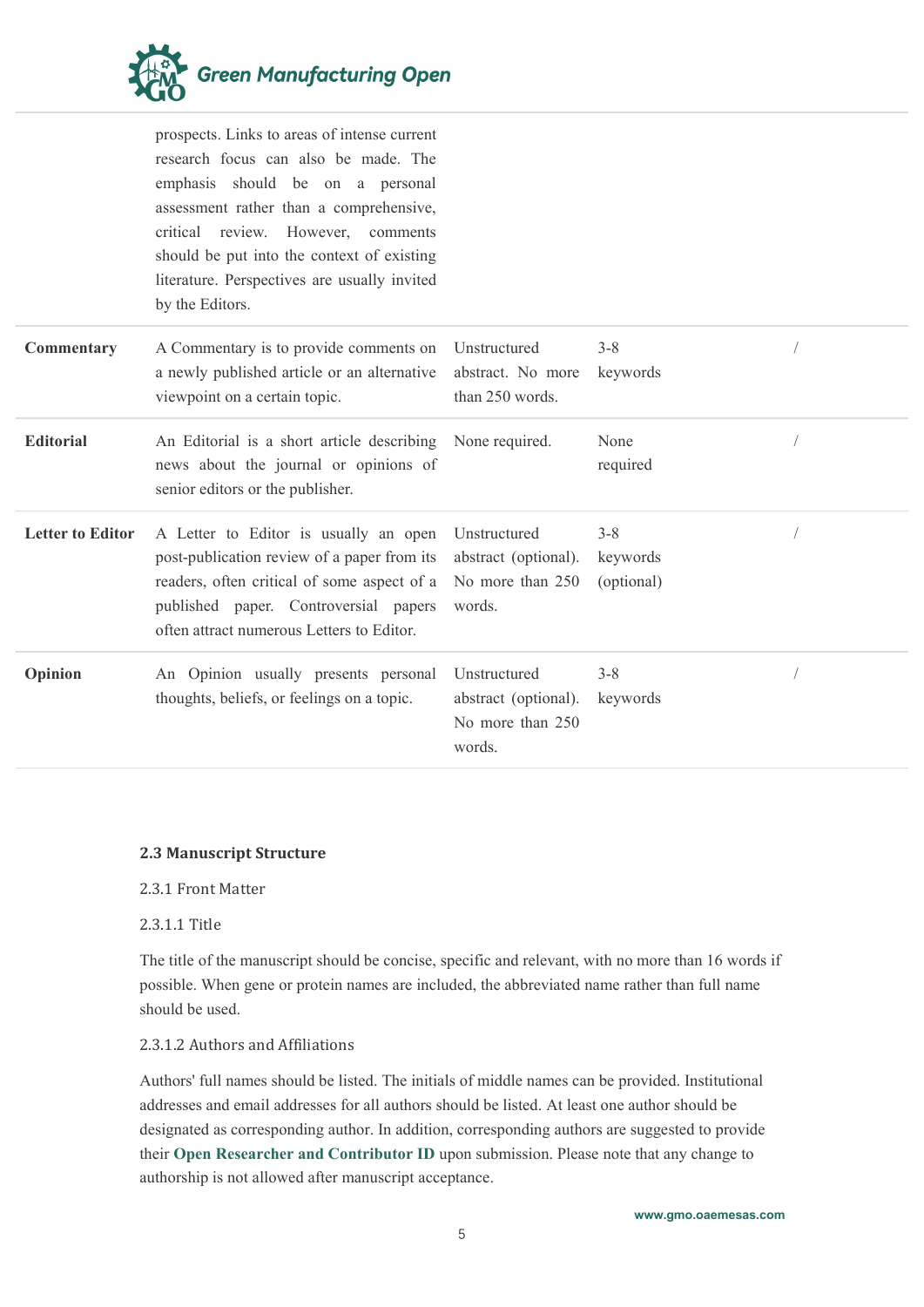

#### <span id="page-5-0"></span>2.3.1.3 Highlights

Highlights are mandatory because they can help increase the discoverability of your article through search engines. They consist of a short collection of bullet points that capture the novel results of your research as well as new methods that were used during the study (if any). They should be submitted in a separate editable file in the online submission system. Please use 'Highlights' in the file name and include 3 to 5 bullet points (maximum 85 characters per bullet point, including spaces).

#### <span id="page-5-1"></span>2.3.1.4 Abstract

The abstract should be a single paragraph with word limitation and specific structure requirements (for more details please referto Types of Manuscripts). It usually describes the main objective(s) of the study, explains how the study was done, including any model organisms used, without methodological detail, and summarizes the most important results and their significance. The abstract must be an objective representation of the study: it is not allowed to contain results which are not presented and substantiated in the manuscript, or exaggerate the main conclusions. Citations should not be included in the abstract.

#### <span id="page-5-2"></span>2.3.1.5 Graphical Abstract

The graphical summary is optional.It should summarize the contentof the article in a concise graphical form. It is recommended to use it because this can make online articles get more attention. The graphic abstract should be submitted as a separate document in the online submission system. Please provide image with a resolution greater than 300 dpi. Preferred file types: TIFF, PSD, AI, JPEG and EPS files.

#### <span id="page-5-3"></span>2.3.1.6 Keywords

Three to six keywords should be provided, which are specific to the article, yet reasonably common within the subject discipline.

#### <span id="page-5-4"></span>2.3.2 Main Text

Manuscripts of different types are structured with different sections of content. Please refer to Types of Manuscripts to make sure which sections should be included in the manuscripts.

#### <span id="page-5-5"></span>2.3.2.1 Introduction

The introduction should contain background that puts the manuscript into context, allow readers to understand why the study is important, include a brief review of key literature, and conclude with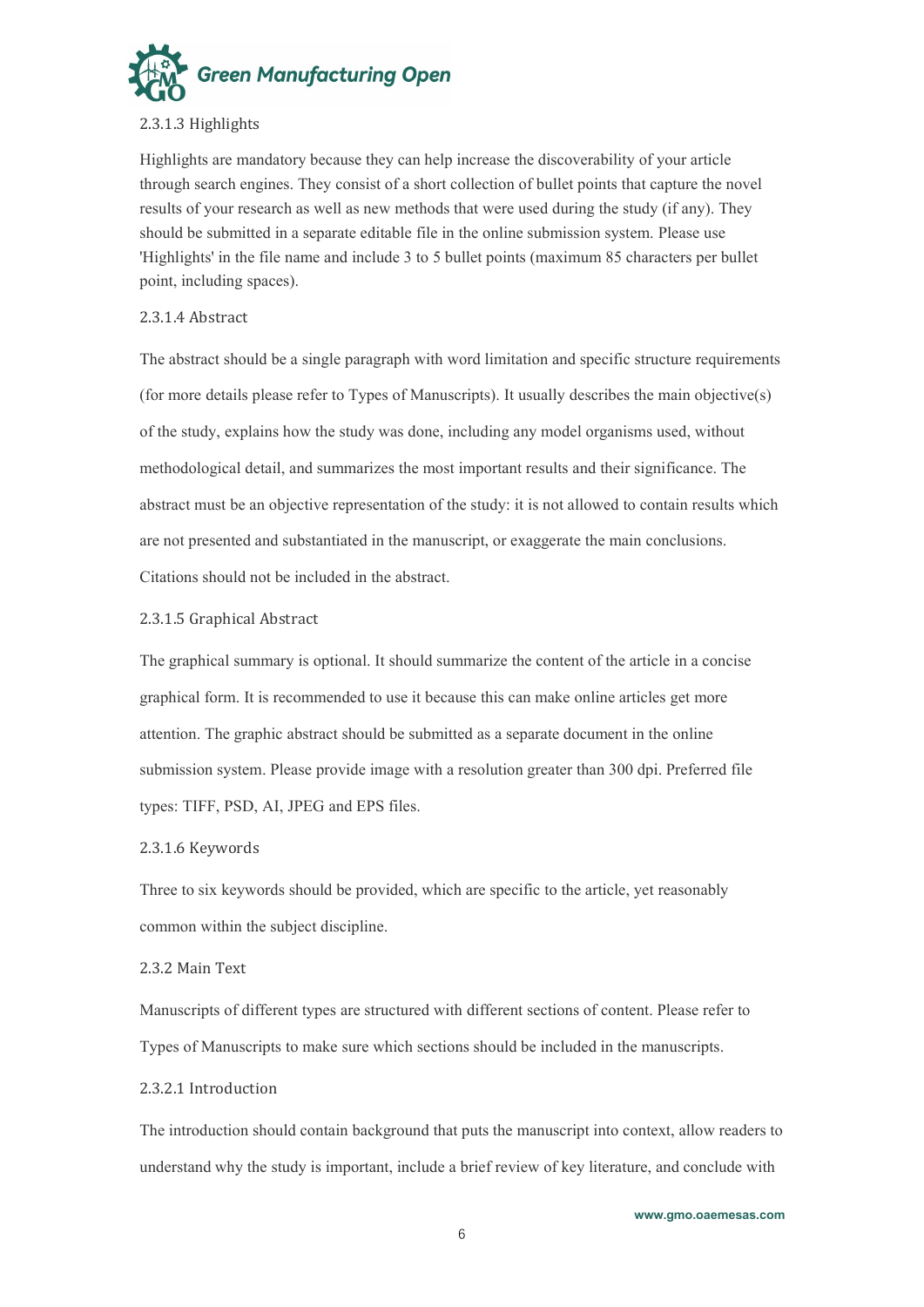

a brief statement of the overall aim of the work and a comment about whether that aim was achieved. Relevant controversies or disagreements in the field should be introduced as well.

#### <span id="page-6-0"></span>2.3.2.2 Materials and Methods

Materials and Methods should contain sufficient details to allow others to fully replicate the study. New methods and protocols should be described in detail while well-established methods can be briefly described or appropriately cited. Experimental participants selected, the drugs and chemicals used, the statistical methods taken, and the computer software used should be identified precisely. Statistical terms, abbreviations, and all symbols used should be defined clearly. Protocol documents for clinical trials, observational studies, and other non-laboratory investigations may be uploaded as supplementary materials.

#### <span id="page-6-1"></span>2.3.2.3 Results and Discussion

This section should contain the findings of the study and discuss the implications of the findings in context of existing research and highlight limitations of the study. Future research directions may also be mentioned. Results of statistical analysis should also be included either as text or as tables or figures if appropriate. Authors should emphasize and summarize only the most important observations. Data on all primary and secondary outcomes identified in the section Methods should also be provided. Extra or supplementary materials and technical details can be placed in supplementary documents.

#### <span id="page-6-2"></span>2.3.2.4 Conclusions

It should state clearly the main conclusions and include the explanation of their relevance or importance to the field.

<span id="page-6-3"></span>2.3.3 Back Matter

#### <span id="page-6-4"></span>2.3.3.1 Acknowledgments

Anyone who contributed towards the article but does not meet **the [criteria](http://www.icmje.org/recommendations/browse/roles-and-responsibilities/defining-the-role-of-authors-and-contributors.html)** for authorship, including those who provided professional writing services or materials, should be acknowledged. Authors should obtain permission to acknowledge from all those mentioned in the Acknowledgments section. This section is not added if the author does not have anyone to acknowledge.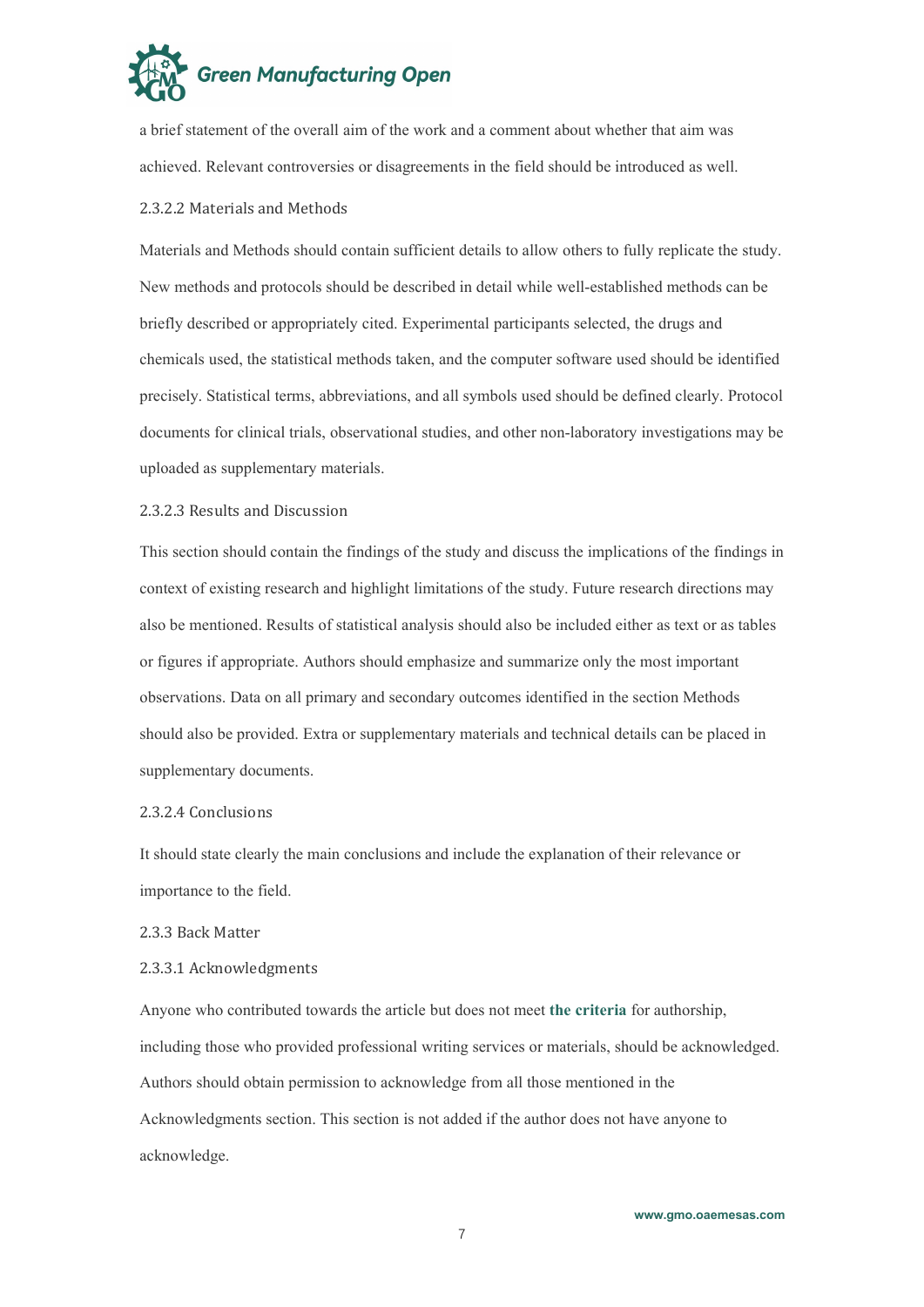

#### <span id="page-7-0"></span>2.3.3.2 Authors' Contributions

Each author is expected to have made substantial contributions to the conception or design of the work, or the acquisition, analysis, or interpretation of data, or the creation of new software used in the work, or have drafted the work or substantively revised it.

Please use Surname and Initial of Forename to refer to an author's contribution. For example: made substantial contributions to conception and design of the study and performed data analysis and interpretation: Salas H, Castaneda WV; performed data acquisition, as well as provided administrative, technical, and material support: Castillo N, Young V.

If an article is single-authored, please include "The author contributed solely to the article." in this section.

#### <span id="page-7-1"></span>2.3.3.3 Availability of Data and Materials

In order to maintain the integrity, transparency and reproducibility of research records, authors should include this section in their manuscripts, detailing where the data supporting their findings can be found. Data can be deposited into data repositories or published as supplementary information in the journal. Authors who cannot share their data should state that the data will not be shared and explain it. If a manuscript does not involve such issue, please state "Not applicable." in this section.

#### <span id="page-7-2"></span>2.3.3.4 Financial Support and Sponsorship

All sources offunding for the study reported should be declared. The role of the funding body in the experiment design, collection, analysis and interpretation of data, and writing of the manuscript should be declared. Any relevant grant numbers and the link of funder's website should be provided if any. If the study is not involved with this issue, state "None." in this section.

#### <span id="page-7-3"></span>2.3.3.5 Conflicts of Interest

Authors must declare any potential conflicts of interest that may be perceived as inappropriately influencing the representation or interpretation of reported research results. If there are no conflicts of interest, please state "All authors declared that there are no conflicts of interest." in this section. Some authors may be bound by confidentiality agreements. In such cases, in place of itemized disclosures, we will require authors to state "All authors declare that they are bound by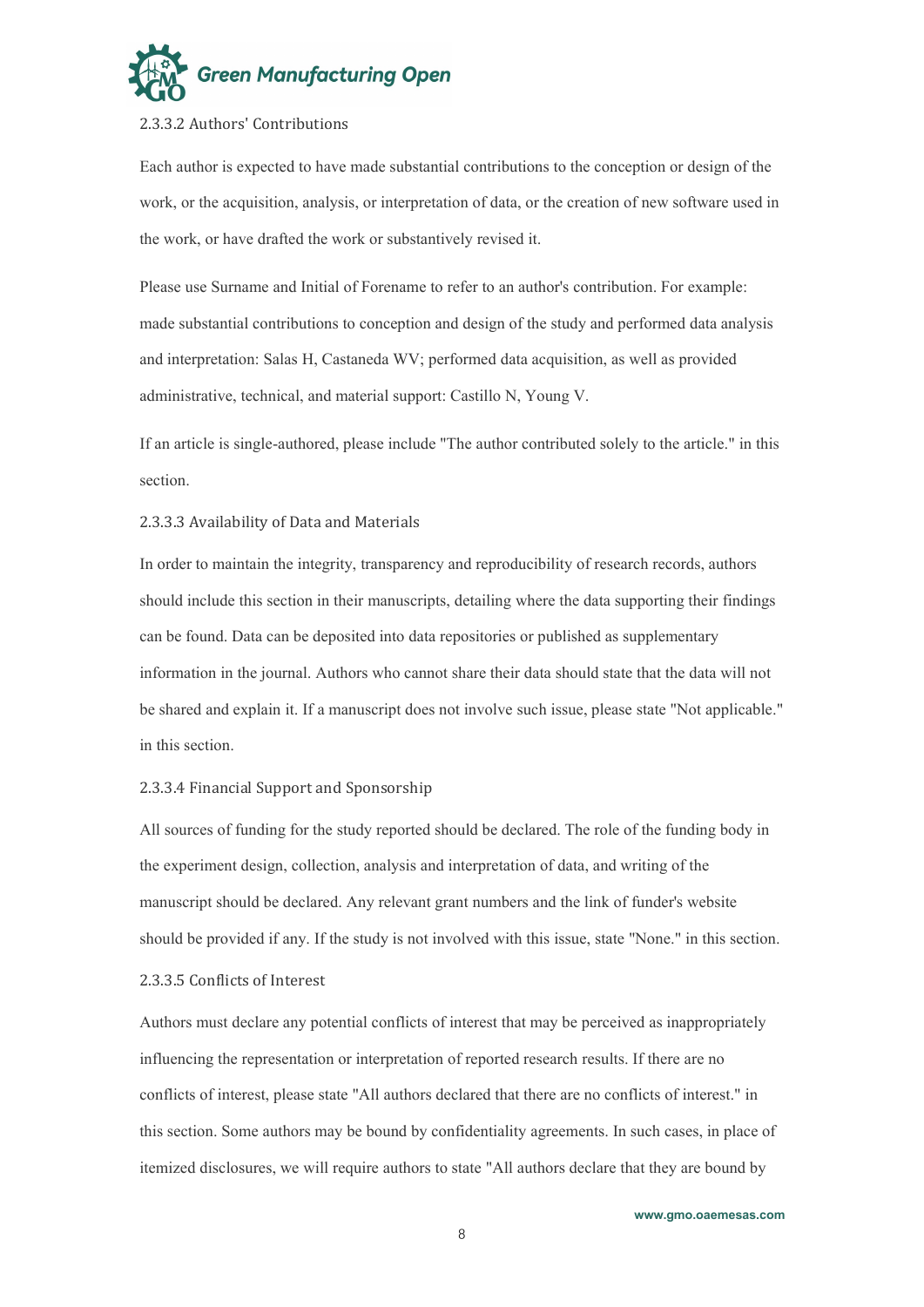

confidentiality agreements that prevent them from disclosing their conflicts ofinterest in this work.". If authors are unsure whether conflicts of interest exist, please refer to the "Conflicts of Interest" of *Green Manufacturing Open (GMO)* **[Editorial](https://oaepublish.com/index.php/gmo/pages/view/editorial_policies) Policies** for a full explanation.

<span id="page-8-0"></span>2.3.3.6 Copyright

Authors retain copyright of their works through a **Creative Commons [Attribution](http://creativecommons.org/licenses/by/4.0) 4.0**

**International License** that clearly states how readers can copy, distribute, and use their attributed research, free of charge. A declaration "© The Author(s) 2021." will be added to each article. Authors are required to sign License to Publish before formal publication.

### <span id="page-8-1"></span>2.3.3.7 References

References should be numbered in order of appearance at the end of manuscripts. In the text, reference numbers should be placed in square brackets and the corresponding references are cited thereafter. If the number of authors less than or equal to six, we require to list all authors' names. If the number of authors is more than six, only the first three authors' names are required to be listed in the references, other authors' names should be omitted and replaced with "et al.". Abbreviations ofthe journals should be provided on the basis of **Index [Medicus](http://www2.bg.am.poznan.pl/czasopisma/medicus.php?lang=eng)**. Information from manuscripts accepted but not published should be cited in the textas "Unpublished material" with written permission from the source.

| <b>Examples</b><br><b>Types</b>                                                                                                                                                                                                                          |
|----------------------------------------------------------------------------------------------------------------------------------------------------------------------------------------------------------------------------------------------------------|
| Journal<br>Weaver DL, Ashikaga T, Krag DN, et al. Effect of occult metastases on<br>survival in node-negative breast cancer. N Engl J Med 2011;364:412-21.<br>articles by<br>individual<br>[PMID: 21247310 DOI: 10.1056/NEJMoa1008108]<br><b>authors</b> |
| Diabetes Prevention Program Research Group. Hypertension, insulin, and<br>Organization<br>proinsulin in participants with impaired glucose tolerance. <i>Hypertension</i><br>as author<br>2002;40:679-86. [PMID: 12411462]                               |

References should be described as follows, depending on the types of works:

**Both personal** Vallancien G, Emberton M, Harving N, van Moorselaar RJ; Alf-One Study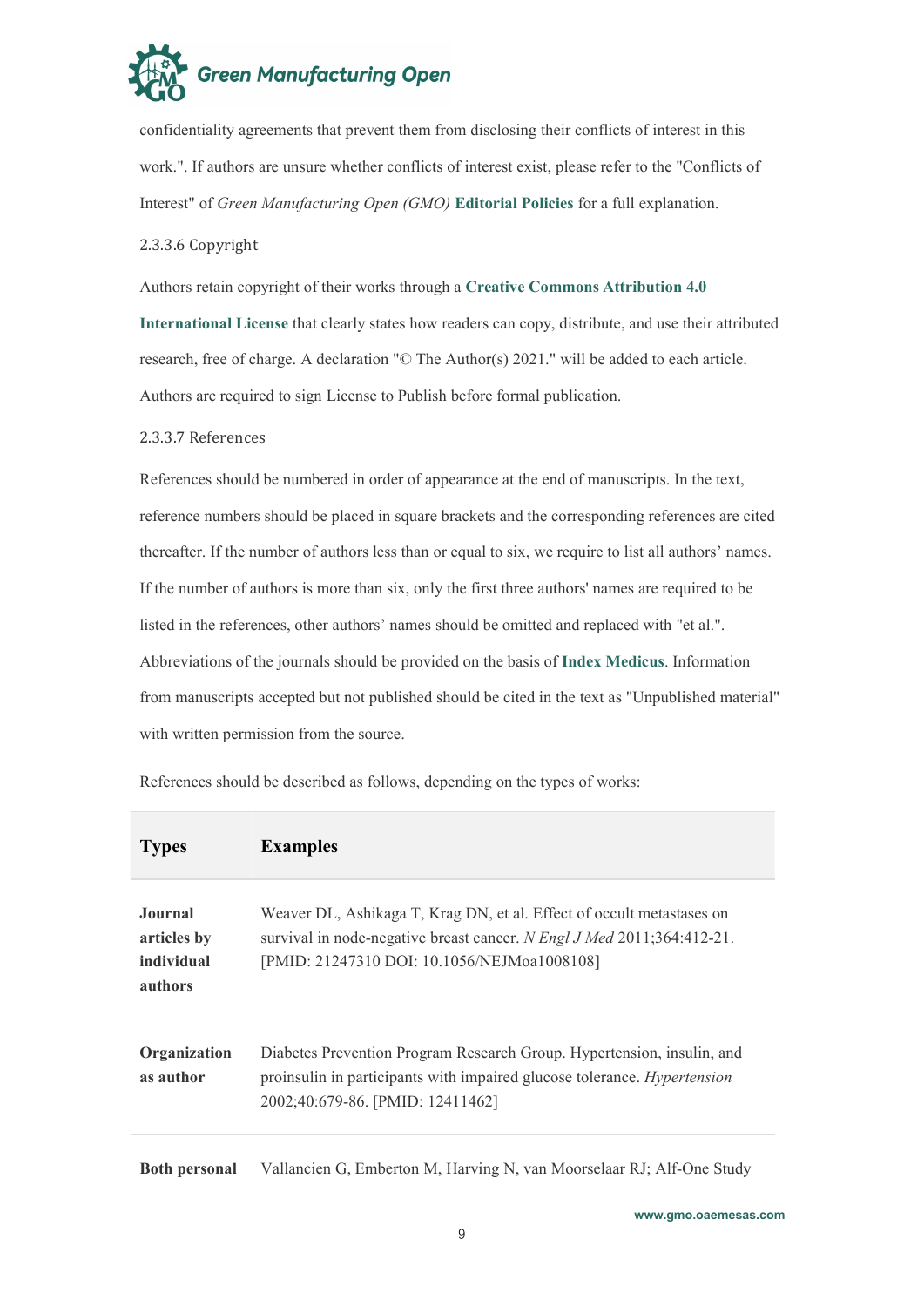

| authors and<br>organization<br>as author     | Group. Sexual dysfunction in 1,274 European men suffering from lower<br>urinary tract symptoms. J Urol 2003;169:2257-61. [PMID: 12771764 DOI:<br>10.1097/01.ju.0000067940.76090.73]                                                                                                                                                                               |
|----------------------------------------------|-------------------------------------------------------------------------------------------------------------------------------------------------------------------------------------------------------------------------------------------------------------------------------------------------------------------------------------------------------------------|
| Journal<br>articles not in<br><b>English</b> | Zhang X, Xiong H, Ji TY, Zhang YH, Wang Y. Case report of<br>anti-N-methyl-D-aspartate receptor encephalitis in child. J Appl Clin Pediatr<br>2012;27:1903-7. (in Chinese)                                                                                                                                                                                        |
| Journal<br>articles ahead<br>of print        | Odibo AO. Falling stillbirth and neonatal mortality rates in twin gestation:<br>not a reason for complacency. BJOG 2018; Epub ahead of print [PMID:<br>30461178 DOI: 10.1111/1471-0528.15541]                                                                                                                                                                     |
| <b>Books</b>                                 | Sherlock S, Dooley J. Diseases of the liver and billiary system. 9th ed.<br>Oxford: Blackwell Sci Pub; 1993. pp. 258-96.                                                                                                                                                                                                                                          |
| <b>Book chapters</b>                         | Meltzer PS, Kallioniemi A, Trent JM. Chromosome alterations in human<br>solid tumors. In: Vogelstein B, Kinzler KW, editors. The genetic basis of<br>human cancer. New York: McGraw-Hill; 2002. pp. 93-113.                                                                                                                                                       |
| Online<br>resource                           | FDA News Release. FDA approval brings first gene therapy to the United<br>States. Available from:<br>https://www.fda.gov/NewsEvents/Newsroom/PressAnnouncements/ucm574<br>058.htm. [Last accessed on 30 Oct 2017]                                                                                                                                                 |
| Conference<br>proceedings                    | Harnden P, Joffe JK, Jones WG, editors. Germ cell tumours V. Proceedings<br>of the 5th Germ Cell Tumour Conference; 2001 Sep 13-15; Leeds, UK. New<br>York: Springer; 2002.                                                                                                                                                                                       |
| Conference<br>paper                          | Christensen S, Oppacher F. An analysis of Koza's computational effort<br>statistic for genetic programming. In: Foster JA, Lutton E, Miller J, Ryan C,<br>Tettamanzi AG, editors. Genetic programming. EuroGP 2002: Proceedings<br>of the 5th European Conference on Genetic Programming; 2002 Apr 3-5;<br>Kinsdale, Ireland. Berlin: Springer; 2002. pp. 182-91. |
| Unpublished<br>material                      | Tian D, Araki H, Stahl E, Bergelson J, Kreitman M. Signature of balancing<br>selection in Arabidopsis. Proc Natl Acad Sci U S A. Forthcoming 2002.                                                                                                                                                                                                                |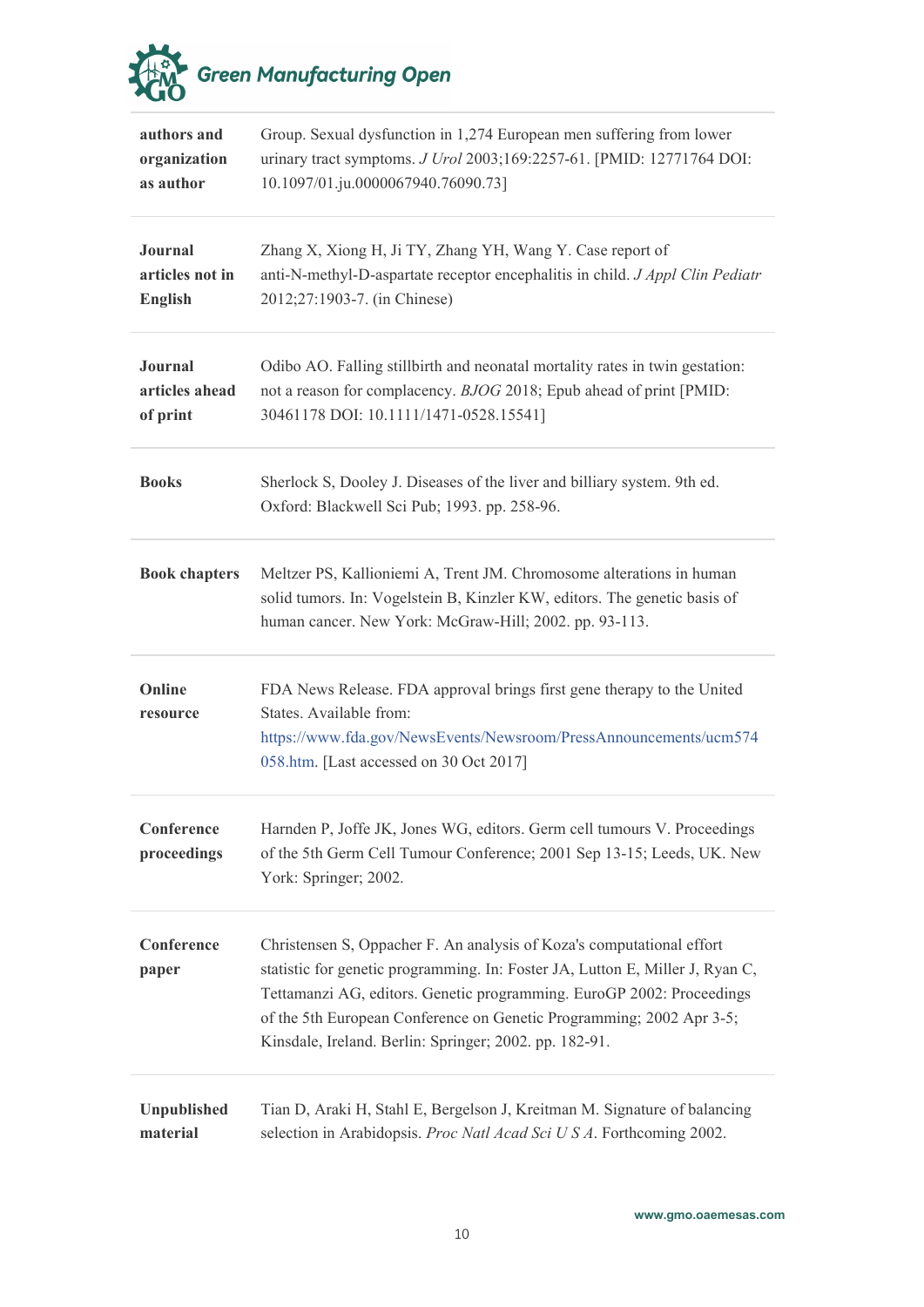

For other types of references, please refer to U.S. National Library of [Medicine](https://www.nlm.nih.gov/bsd/uniform_requirements.html).

The journal also recommends that authors prepare references with a bibliography software package, such as EndNote to avoid typing mistakes and duplicated references.

# <span id="page-10-0"></span>2.3.3.8 Supplementary Materials

Additional data and information can be uploaded as Supplementary Materials to accompany the manuscripts. The supplementary materials will also be available to the referees as part of the peer-review process. Any file format is acceptable, such as data sheet (word, excel, csv, cdx, fasta, pdf or zip files), presentation (powerpoint, pdf or zip files), image (cdx, eps, jpeg, pdf, png or tiff), table (word, excel, csv or pdf), audio (mp3, wav or wma) or video (avi, divx, flv, mov, mp4, mpeg, mpg or wmv). All information should be clearly presented. Supplementary materials should be cited in the main text in numeric order (e.g., Supplementary Figure 1, Supplementary Figure 2, Supplementary Table 1, Supplementary Table 2, *etc*.). The style of supplementary figures ortables complies with the same requirements on figures or tables in main text. Videos and audios should be prepared in English, and limited to a size of 500 MB.

#### <span id="page-10-1"></span>**2.4 Manuscript Format**

<span id="page-10-2"></span>2.4.1 File Format

Manuscript files can be in DOC and DOCX formats and should not be locked or protected.

<span id="page-10-3"></span>2.4.2 Length

There are no restrictions on paper length, number of figures, or number of supporting documents. Authors are encouraged to present and discuss their findings concisely.

<span id="page-10-4"></span>2.4.3 Language

Manuscripts must be written in English.

#### <span id="page-10-5"></span>2.4.4 Multimedia Files

The journal supports manuscripts with multimedia files. The requirements are listed as follows:

- Video or audio files are only acceptable in English. The presentation and introduction should be easy to understand. The frames should be clear, and the speech speed should bemoderate.
- A brief overview of the video or audio files should begiven in the manuscript text.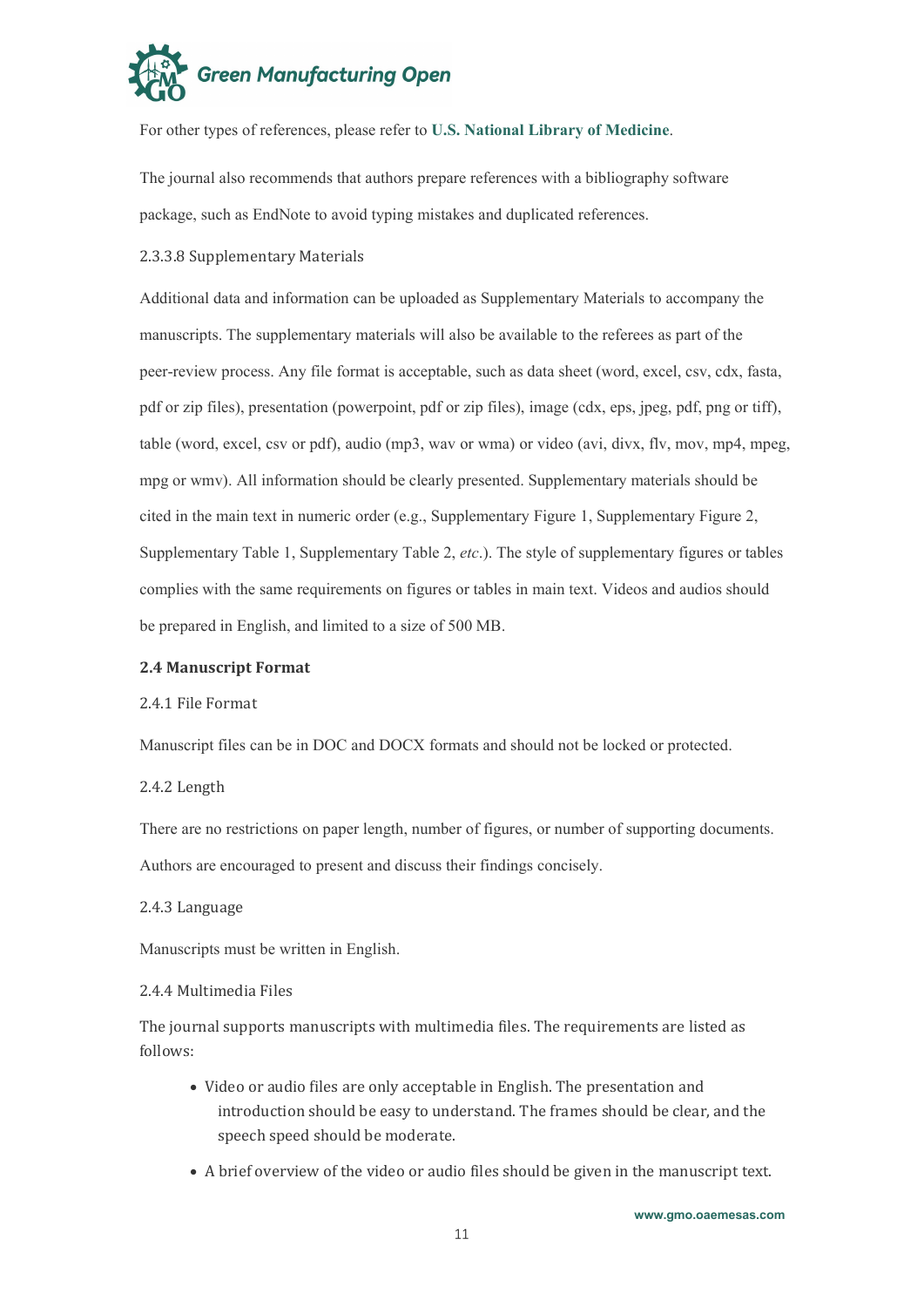

- The video or audio files should be limited to a size of up to 500 MB.
- Please use professional software to produce high-quality video files, to facilitate acceptance and publication along with the submitted article. Upload the videos in mp4, wmv, or rm format (preferably mp4) and audio files in mp3 or wav format.

# <span id="page-11-0"></span>2.4.5 Figures

- Figures should be cited in numeric order (e.g., Figure 1, Figure 2) and placed after the paragraph where it is first cited;
- Figures can be submitted in format of TIFF, PSD, AI, EPS or IPEG, with resolution of 300-600 dpi;
- Figure caption is placed under the Figure;
- Diagrams with describing words (including, flow chart, coordinate diagram, bar chart, line chart, and scatter diagram, *etc*.) should be editable in word, excel or powerpoint format. Non-English information should be avoided;
- Labels, numbers, letters, arrows, and symbols in figure should be clear, of uniform size, and contrast with the background;
- Symbols, arrows, numbers, or letters used to identify parts of the illustrations must be identified and explained in the legend;
- Internal scale (magnification) should be explained and the staining method in photomicrographs should be identified;
- All non-standard abbreviations should be explained in the legend;
- Permission for use of copyrighted materials from other sources, including re-published, adapted, modified, or partial figures and images from the internet, must be obtained. It is authors' responsibility to acquire the licenses, to follow any citation instruction requested by third-party rights holders, and cover any supplementary charges.

# <span id="page-11-1"></span>2.4.6 Tables

- Tables should be cited in numeric order and placed after the paragraph where it is first cited;
- $\bullet$  The table caption should be placed above the table and labeled sequentially (e.g., Table 1, Table 2);
- Tables should be provided in editable form like DOC or DOCX format (picture is not allowed);
- Abbreviations and symbols used in table should be explained in footnote;
- Explanatory matter should also be placed in footnotes;
- Permission for use of copyrighted materials from other sources, including re-published, adapted, modified, or partial tables from the internet, must be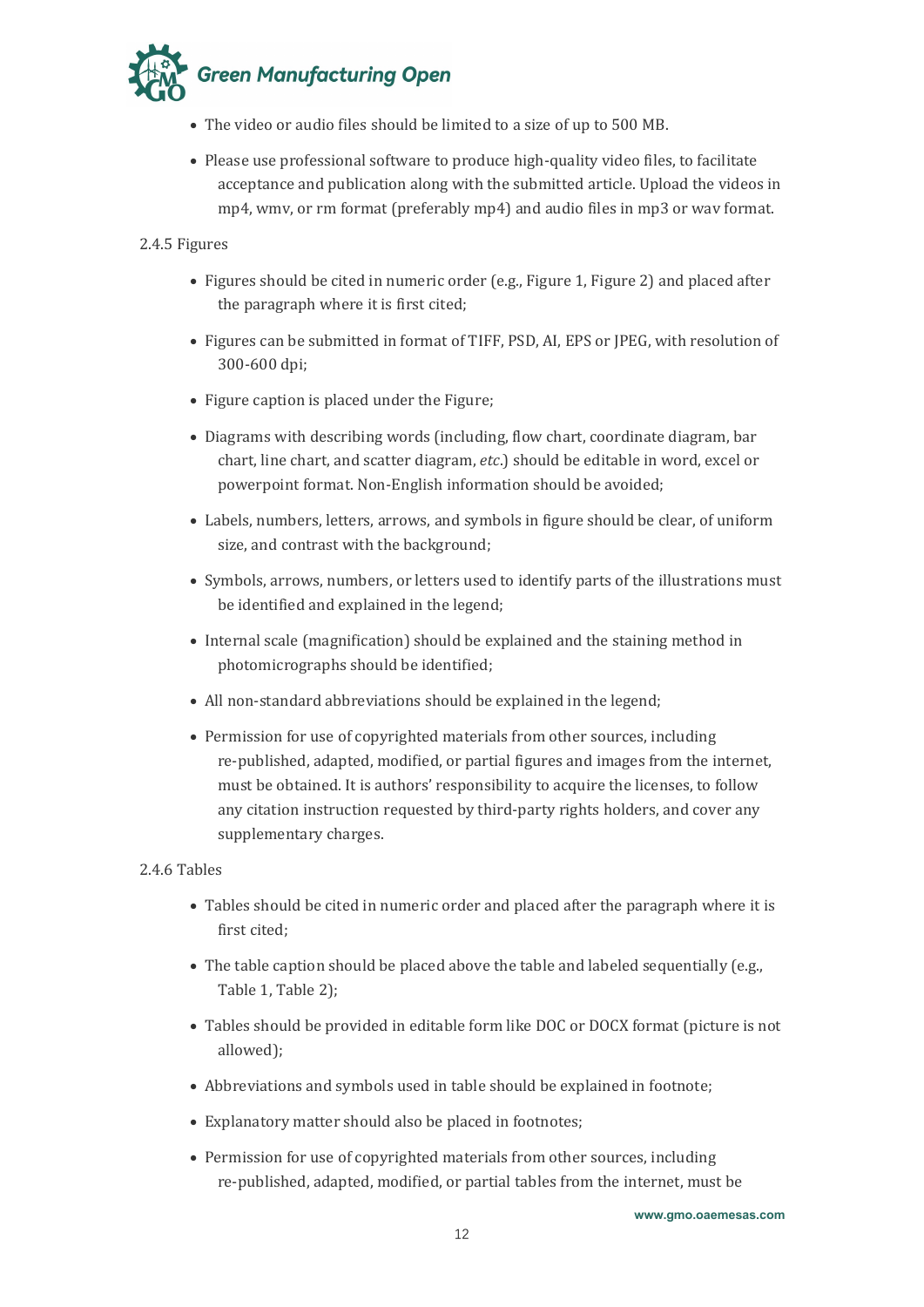

obtained. It is authors' responsibility to acquire the licenses, to follow any citation instruction requested by third-party rights holders, and cover any supplementary charges.

#### <span id="page-12-0"></span>2.4.7 Abbreviations

Abbreviations should be defined upon first appearance in the abstract, main text, and in figure or table captions and used consistently thereafter. Non-standard abbreviations are not allowed unless they appear at least three times in the text. Commonly-used abbreviations, such as DNA, RNA, ATP, *etc*., can be used directly without definition. Abbreviations in titles and keywords should be avoided, except for the ones which are widely used.

# <span id="page-12-1"></span>2.4.8 Italics

General italic words like *vs*., *et al*., *etc*., *in vivo*, *in vitro*; *t* test, *F* test, *U* test; related coefficient as  $r$ , sample number as  $n$ , and probability as  $P$ ; names of genes; names of bacteria and biology species in Latin.

#### <span id="page-12-2"></span>2.4.9 Units

**SI [Units](https://www.nist.gov/pml/weights-and-measures/si-units)** should be used. Imperial, US customary and other units should be converted to SI units whenever possible. There is a space between the number and the unit (i.e., 23 mL). Hour, minute, second should be written as h, min, s.

#### <span id="page-12-3"></span>2.4.10 Numbers

Numbers appearing at the beginning of sentences should be expressed in English. When there are two or more numbers in a paragraph, they should be expressed as Arabic numerals; when there is only one number in a paragraph, number  $\leq 10$  should be expressed in English and number  $> 10$ should be expressed as Arabic numerals. 12345678 should be written as 12,345,678.

#### <span id="page-12-4"></span>2.4.11 Equations

Equations should be editable and not appear in a picture format. Authors are advised to use either the Microsoft Equation Editor or the Math Type for display and inline equations.

# <span id="page-12-5"></span>**2.5 Submission Link**

Submit an article via **[https://oaemesas.com/login?JournalId=GMO](https://oaemesas.com/login?JournalId=gmo)**.

# <span id="page-12-6"></span>**3. Research and Publication Ethics**

#### <span id="page-12-7"></span>**3.1 Research Involving Human Subjects**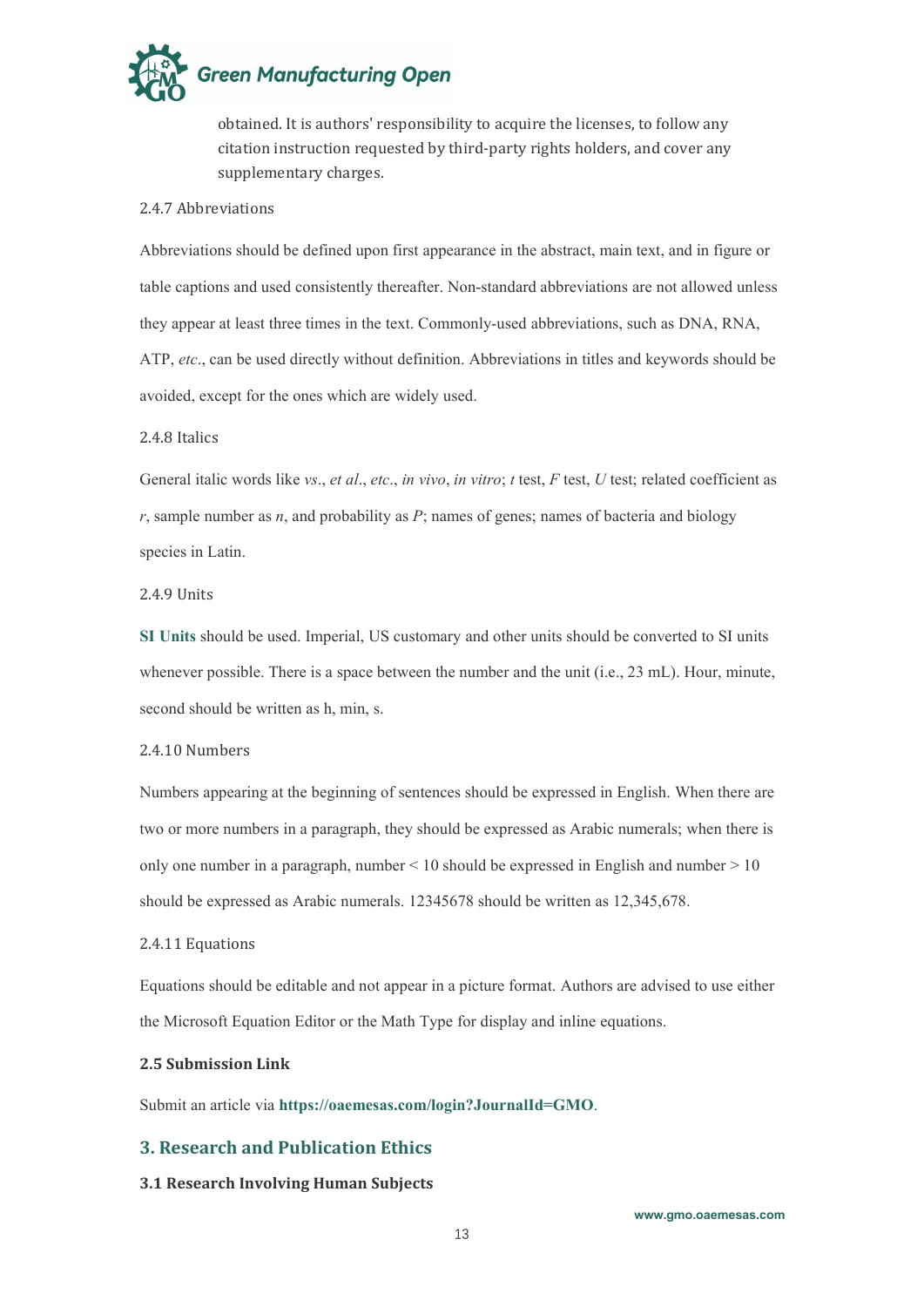

All studies involving human subjects must be in accordance with the **Helsinki [Declaration](https://www.wma.net/policies-post/wma-declaration-of-helsinki-ethical-principles-for-medical-research-involving-human-subjects/)** and seek approval to conduct the study from an independent local, regional, or national review body (e.g., ethics committee, institutional review board, *etc*.). Such approval, including the names ofthe ethics committee, institutional review board, *etc*., must be listed in a declaration statement of Ethical Approval and Consent to Participate in the manuscript. If the study is judged exempt from ethics approval, related information (e.g., name of the ethics committee granting the exemption and the reason for the exemption) must be listed. Further documentation on ethics should also be prepared, as Editors may request more detailed information. Manuscripts with suspected ethical problems will be investigated according to **COPE [Guidelines](https://publicationethics.org/guidance/Guidelines)**.

#### <span id="page-13-0"></span>3.1.1 Consent to Participate

For all studies involving human subjects, informed consent to participate in the studies must be obtained from participants, or their parents or legal guardians for children under 16. Statements regarding consent to participate should be included in a declaration statement of Ethical Approval and Consent to Participate in the manuscript. If informed consent is not required, the name of the ethics committee granting the exemption and the reason for the exemption must be listed. If any ethical violation is found at any stage of publication, the issue will be investigated seriously based on **COPE [Guidelines](https://publicationethics.org/guidance/Guidelines)**.

#### <span id="page-13-1"></span>3.1.2 Consent for Publication

All articles published by OAE are freely available on the Internet. All manuscripts that include individual participants' data in any form (i.e., details, images, videos, *etc*.) will not be published without Consent for Publication obtained from that person(s), or for children, their parents or legal guardians. If the person has died, Consent for Publication must be obtained from the next of kin. Authors must add a declaration statement of Consent for Publication in the manuscript, specifying written informed consent for publication has been obtained.

#### <span id="page-13-2"></span>**3.2 Publication Ethics Statement**

OAE is a member of the **Committee on [Publication](https://publicationethics.org/guidance/Flowcharts) Ethics (COPE)**. We fully adhere to its Code of Conduct and to its Best Practice Guidelines.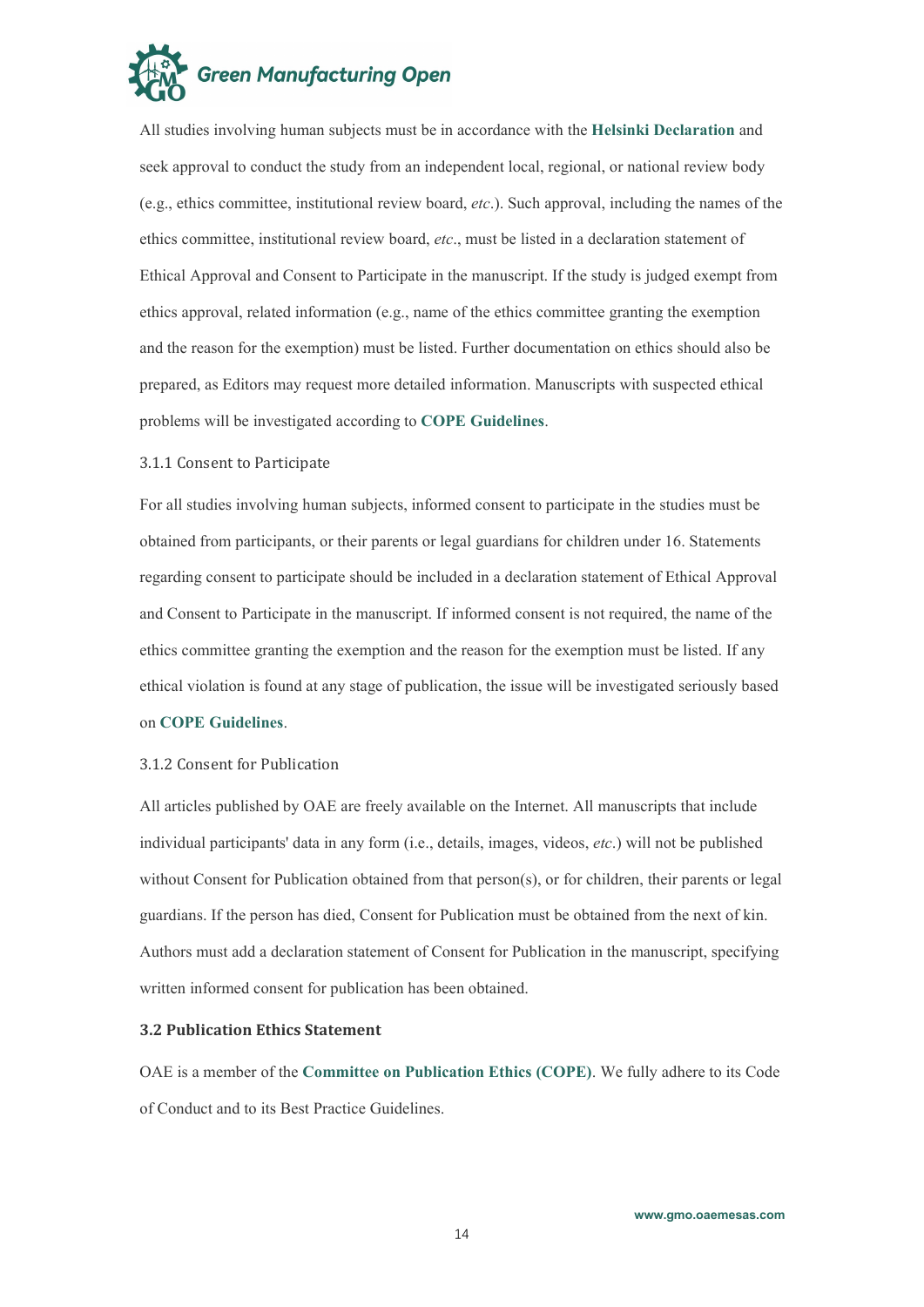

The Editors of this journal enforce a rigorous peer-review process together with strict ethical policies and standards to guarantee to add high-quality scientific works to the field of scholarly publication. Unfortunately, cases of plagiarism, data falsification, image manipulation, inappropriate authorship credit, and the like, do arise. The Editors of *GMO* take such publishing ethics issues very seriously and are trained to proceed in such cases with zero tolerance policy.

Authors wishing to publish their papers in *GMO* must abide to the following:

- The author(s) must disclose any possibility of a conflict of interest in the paper prior to submission.
- The authors should declare that there is no academic misconduct in their manuscript in the cover letter.
- Authors should accurately present their research findings and include an objective discussion of the significance of their findings.
- Data and methods used in the research need to be presented in sufficient detail in the manuscript so that other researchers can replicate the work.
- Authors should provide raw data if referees and the Editors of the journal request.
- Simultaneous submission of manuscripts to more than one journal is not tolerated.
- Republishing content that is not novel is not tolerated (for example, an English translation of a paper that is already published in another language will not be accepted).
- The manuscript should not contain any information that has already been published. If you include already published figures or images, please get the necessary permission from the copyright holder to publish under the CC-BY license.
- Plagiarism, data fabrication and image manipulation are not tolerated.
- Plagiarism is not acceptable in OAE journals.

Plagiarism involves the inclusion of large sections of unaltered or minimally altered text from an existing source without appropriate and unambiguous attribution, and/or an attempt to misattribute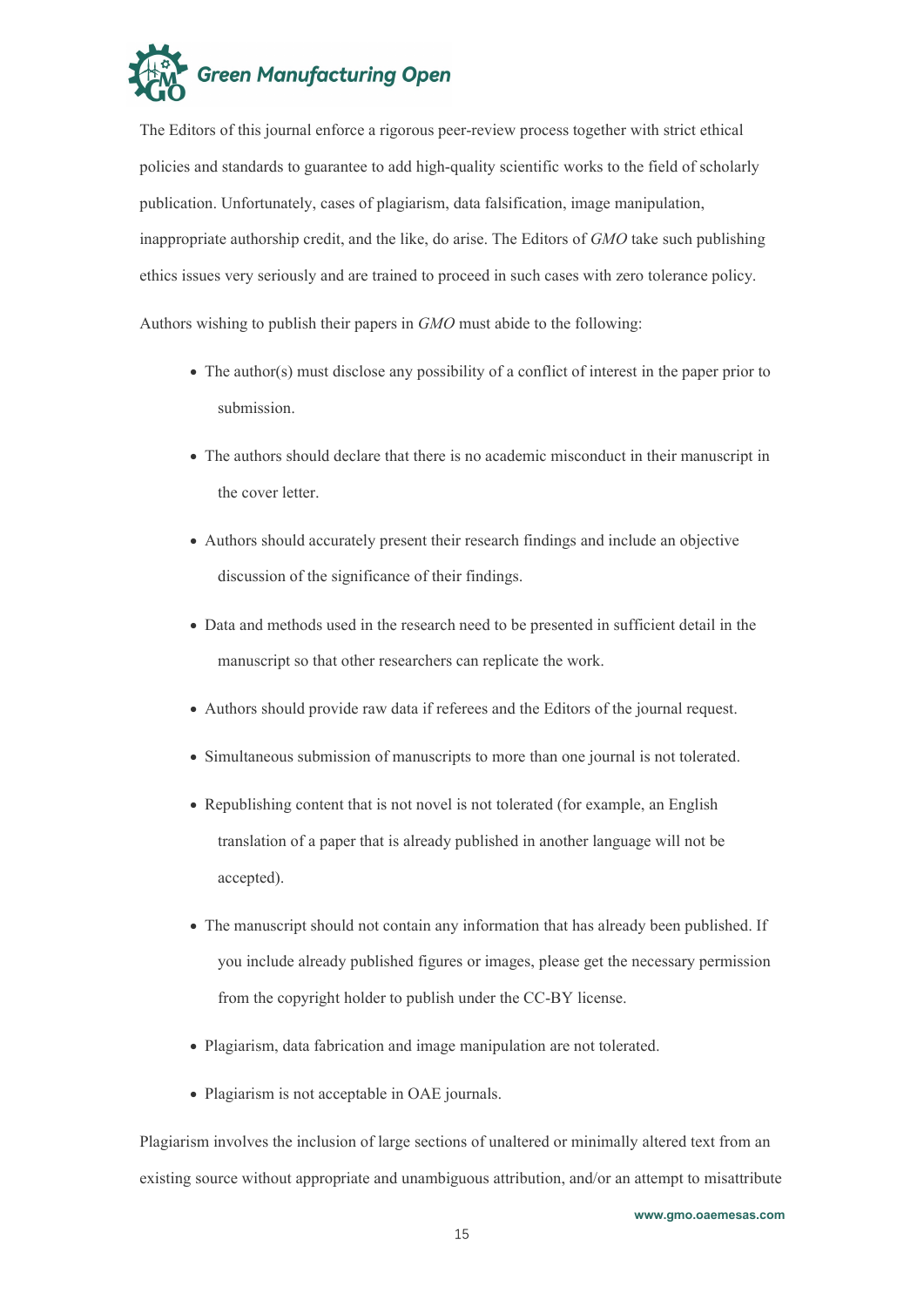

original authorship regarding ideas orresults, and copying text, images, or data from another source, even from your own publications, without giving credit to the source.

As to reusing the text that is copied from another source, it must be between quotation marks and the source must be cited. If a study's design or the manuscript's structure or language has been inspired by previous studies, these studies must be cited explicitly.

If plagiarism is detected during the peer-review process, the manuscript may be rejected.If plagiarism is detected after publication, we may publish a Correction or retract the paper.

Falsification is manipulating research materials, equipment, or processes, or changing or omitting data or results so that the findings are not accurately represented in the research record.

Image files must not be manipulated or adjusted in any way that could lead to misinterpretation of the information provided by the original image.

Irregular manipulation includes: introduction, enhancement, moving, or removing features from the original image; grouping of images that should be presented separately, or modifying the contrast, brightness, or color balance to obscure, eliminate, or enhance some information.

If irregular image manipulation is identified and confirmed during the peer-review process, we may reject the manuscript. If irregular image manipulation is identified and confirmed after publication, we may publish a Correction or retract the paper.

OAE reserves the right to contact the authors' institution(s) to investigate possible publication misconduct if the Editors find conclusive evidence of misconduct before or after publication. OAE has a partnership with **[iThenticate](http://www.ithenticate.com/)**, which is the most trusted similarity checker. It is used to analyze received manuscripts to avoid plagiarism to the greatest extent possible. When plagiarism becomes evident after publication, we will retract the original publication or require modifications, depending on the degree of plagiarism, context within the published article, and its impacton the overall integrity of the published study. Journal Editors will act under the relevant **[COPE](https://publicationethics.org/guidance/Guidelines) guidelines**.

#### <span id="page-15-0"></span>**4. Authorship**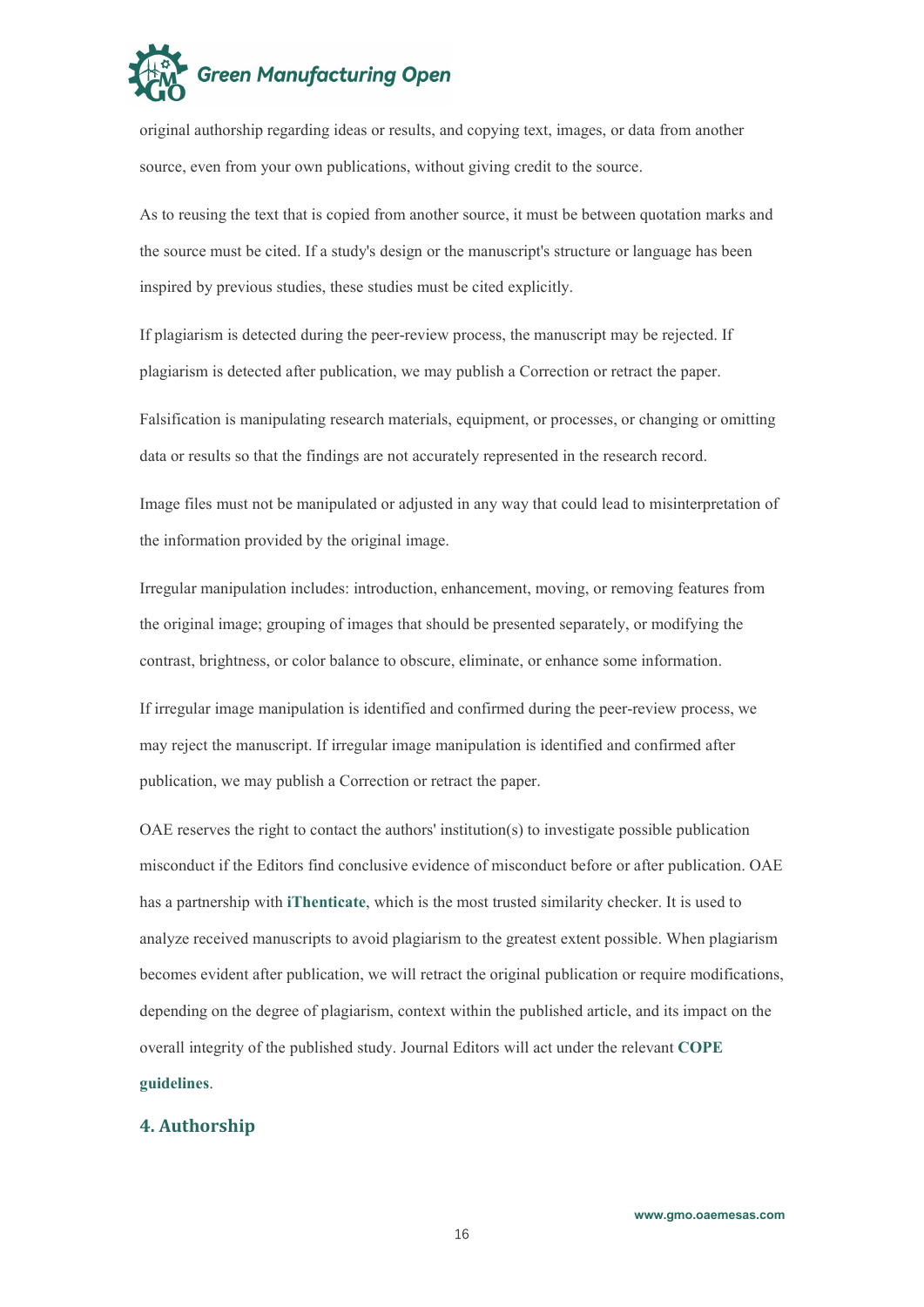

Authorship credit of *GMO* should be solely based on substantial contributions to a published study, as specified in the following four criteria:

1. Substantial contributions to the conception or design of the work, or the acquisition, analysis, or interpretation of data for the work;

2. Drafting the work or revising it critically for important intellectual content;

3. Final approval of the version to be published;

4. Agreement to be accountable for all aspects of the work in ensuring that questions related to the accuracy or integrity of any part of the work are appropriately investigated and resolved.

All those who meet these criteria should be identified as authors. Authors mustspecify their contributions in the section Authors' Contributions of their manuscripts. Contributors who do not meet all the four criteria (like only involved in acquisition of funding, general supervision of a research group, general administrative support, writing assistance, technical editing, language editing, proofreading, *etc*.) should be acknowledged in the section of Acknowledgement in the manuscript rather than being listed as authors.

If a large multiple-author group has conducted the work, the group ideally should decide who will be authors before the work starts and confirm authors before submission. All authors of the group named as authors must meet all the four criteria for authorship.

#### <span id="page-16-0"></span>**5. Reviewers Exclusions**

You are welcome to exclude a limited number of researchers as potential Editors or reviewers of your manuscript. To ensure a fair and rigorous peer review process, we ask that you keep your exclusions to a maximum of three people. If you wish to exclude additional referees, please explain or justify your concerns—this information will be helpful for Editors when deciding whether to honor your request.

# <span id="page-16-1"></span>**6. Editors and Journal Staff as Authors**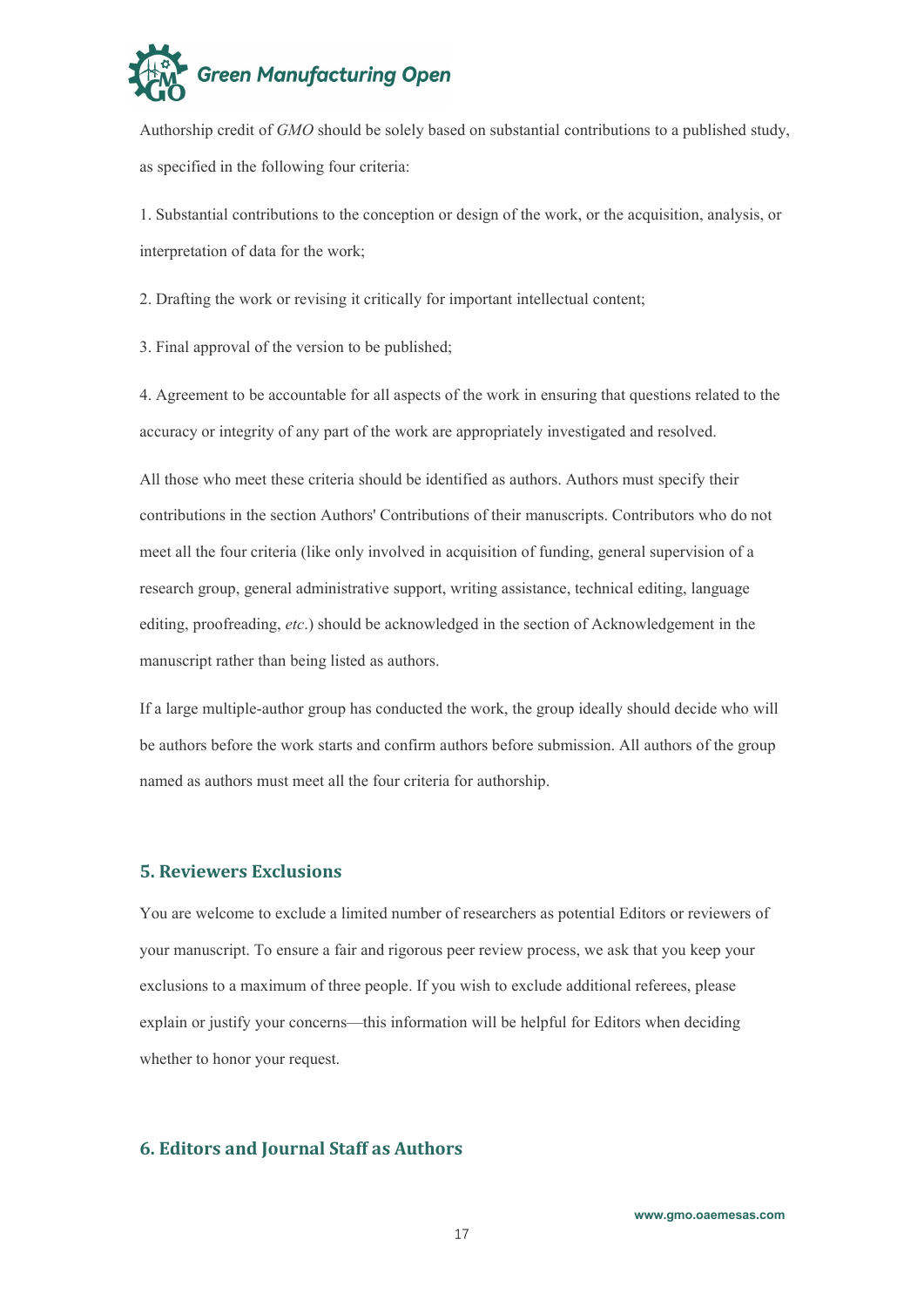

Editorial independence is extremely important and OAE does not interfere with editorial decisions. Editorial staff or Editors shall not be involved in the processing their own academic work. Submissions authored by editorial staff/Editors will be assigned to at least two independently outside reviewers. Decisions will be made by the Editor-in-Chief or the Executive Editor in case of a conflict of interest. Journal staffs are not involved in the processing of their own work submitted to any OAE journals.

# <span id="page-17-0"></span>**7. Conflict of Interests**

OAE journals require authors to declare any possible financial and/or non-financial conflicts of interest at the end of their manuscript and in the cover letter, as well as confirm this point when submitting their manuscript in the submission system. If no conflicts of interest exist, authors need to state "The authors declare no conflicts of interest". We also recognize that some authors may be bound by confidentiality agreements, in which cases authors need to sate "The authors declare that they are bound by confidentiality agreements that prevent them from disclosing their competing interests in this work".

#### <span id="page-17-1"></span>**8. Editorial Process**

#### <span id="page-17-2"></span>**8.1. Initial check**

#### <span id="page-17-3"></span>8.1.1 Initial manuscript check

New submissions are initially checked by the Managing Editor from the perspectives of originality, suitability, structure and formatting, conflicts of interest, background of authors, etc. Poorly prepared manuscripts may be rejected at this stage. If your manuscript does not meet one or more of these requirements, we will return it for further revisions.

#### <span id="page-17-4"></span>8.1.2 Publishing ethics

All manuscripts submitted to *GMO* are screened using Cross Check powered by [iThenticate](https://www.ithenticate.com/) to identify any plagiarized content. Your study must also meet all ethical requirements as outlined in our [Editorial](https://jmijournal.com/pages/view/editorial_policies) Policies. If the manuscript does not pass any of these checks, we may return it to you for further revisions or decline to consider your study for publication.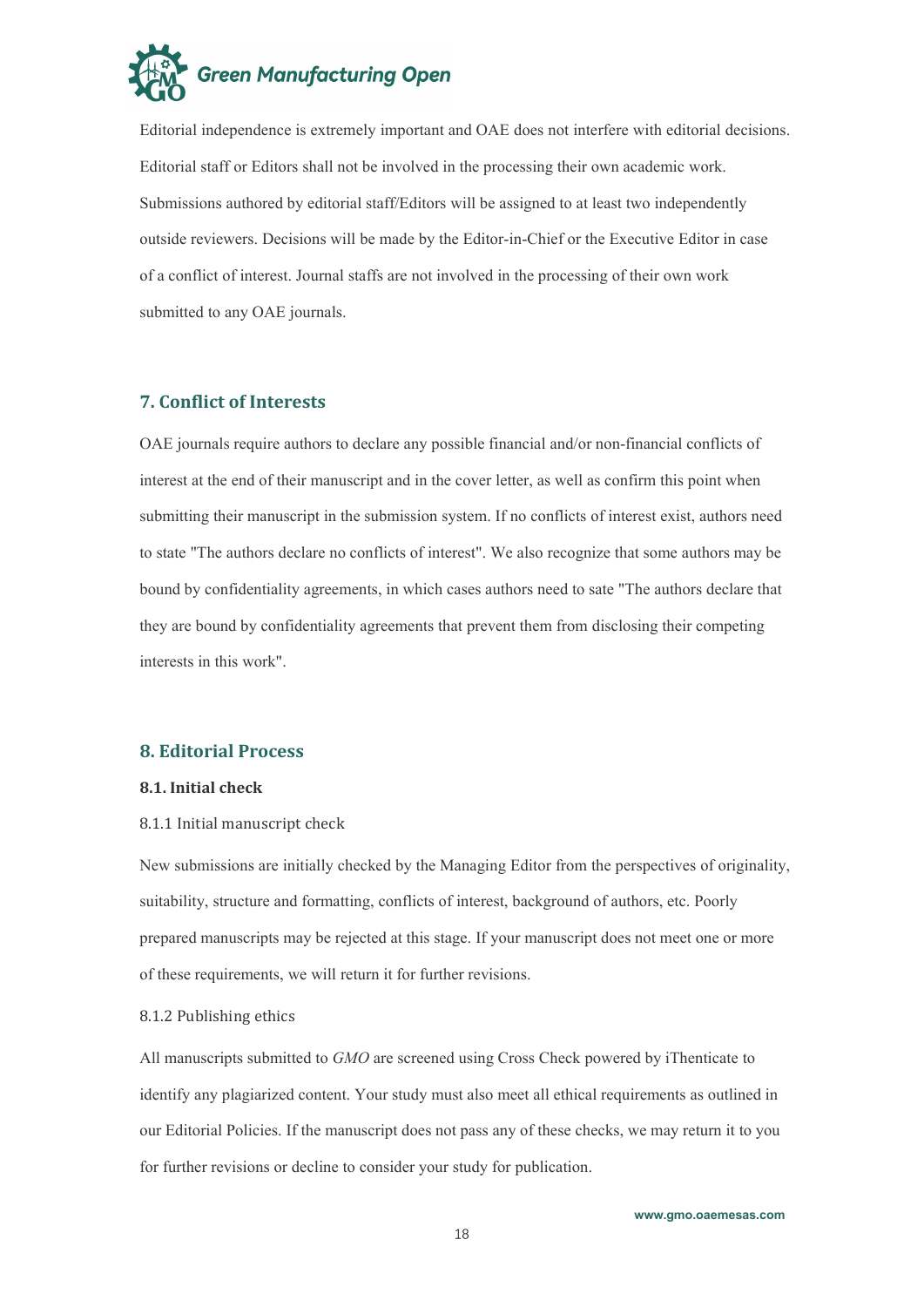

#### <span id="page-18-0"></span>**8.2 Editorial assessment**

Once your manuscript has passed the initial check, it will be assigned to the Assistant Editor, and then the Editor-in-Chief, or the Editorial Board Members in the case of a conflict of interest, will be notified of the submission and invited to review. Regarding Special Issue paper, after passing the initial check, the manuscript will be successively assigned to the Assistant Editor, Guest Editor, and then to the Editor-in-Chief, or the Editorial Board Members in the case of conflict of interest for the Editor-in-Chief to review. The Editor-in-Chief, or the Editorial Board Members may reject manuscripts that they deem highly unlikely to pass peer review without further consultation. Once your manuscript has passed the Editorial assessment, the Assistant Editor will start to organize peer-review.

#### <span id="page-18-1"></span>**8.3 Process**

*GMO* operates a single-blind review process, which means that reviewers know the names of authors, but the names of the reviewers are hidden from the authors. The scientific quality of the research described in the manuscript is assessed by a minimum of two independent expert reviewers. The Editor-in-Chief is responsible for the final decision regarding acceptance or rejection of the manuscript. For controversial manuscripts, the Editor-in-Chief is responsible for making the final decision.

#### <span id="page-18-2"></span>**8.4 Decisions**

Your research will be judged on scientific soundness only, not on its perceived impact as judged by Editors or referees. There are three possible decisions: Accept (your study satisfies all publication criteria), Invitation to Revise (more work is required to satisfy all criteria), and Reject (your study fails to satisfy key criteria and it is highly unlikely that further work can address its shortcomings).

#### <span id="page-18-3"></span>**9. Contact Us**

Journal Contact *GMO* Editorial Office Suite 1503, Plaza A, Xi'an National Digital Publishing Base, No. 996 Tiangu 7th Road, Gaoxin District, Xi'an 710077, Shaanxi, China.